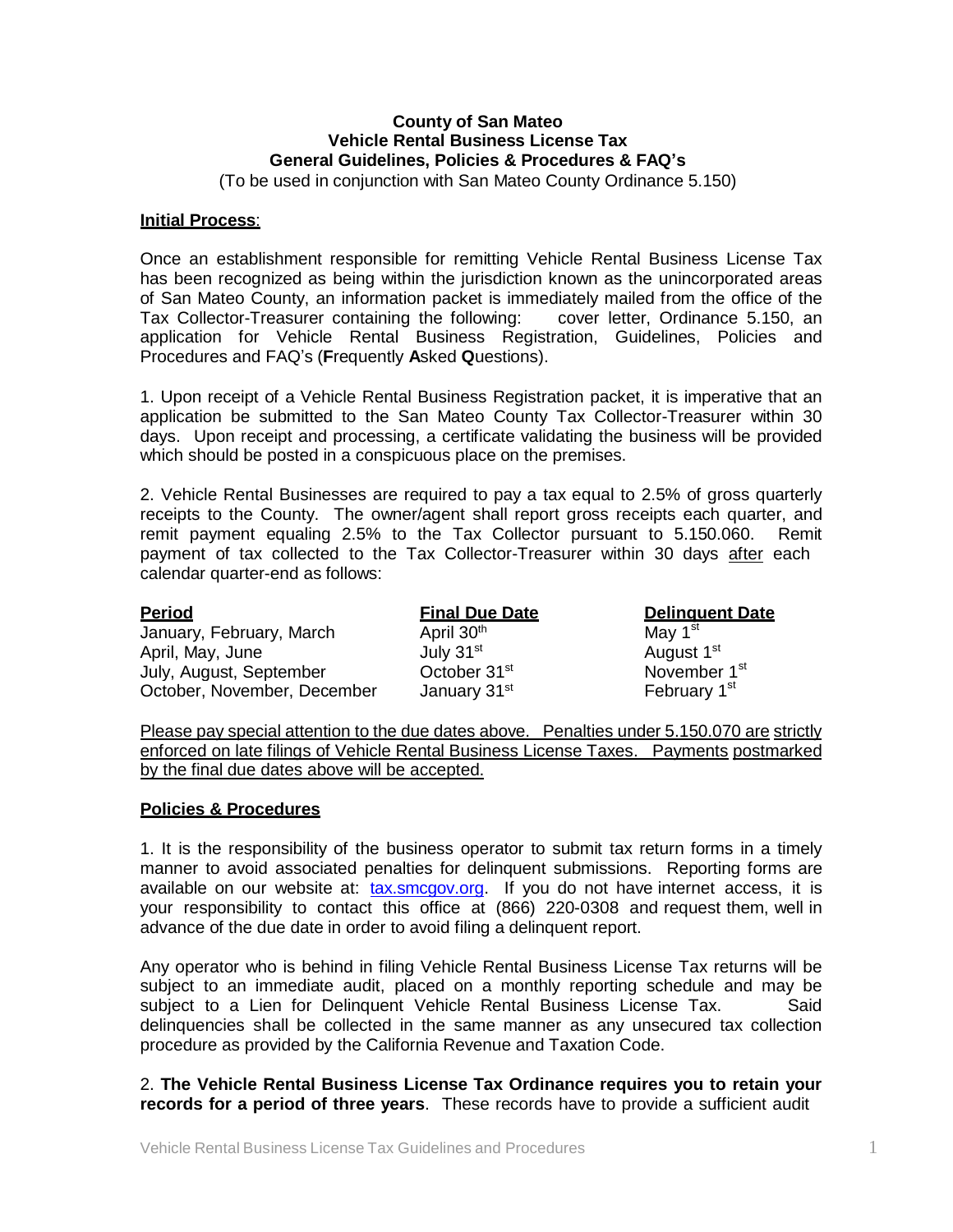trail from booking/registration to quarterly income figures reported to the County, and can include registration records, revenue/deposit summaries, general ledger and similar records. Other documents may be required during the audit including financial statements and income tax returns. Audits are conducted every three to four years or at shorter intervals due to delays in submission of Vehicle Rental Business License Tax returns and remittances.

Information obtained, as part of the audit, shall be used only for purposes related to the administration of the San Mateo County Vehicle Rental Business License Tax.

3. **Returns and payments are due immediately to the County upon cessation of business for any reason (sale, bankruptcy, renovation, etc.).** It is your obligation to obtain the reporting forms from this office before the cessation of business. New buyers should take a "Buyer Beware" stance when purchasing property from a seller responsible for Vehicle Rental Business License Tax. When a change of ownership is to take place, the seller has liability for disclosure that all taxes have been paid, however, the new owner is responsible for confirming this information and withholding from the purchase price amounts owed pursuant to 5.150.120(f). Otherwise, outstanding Vehicle Rental Business License Tax owed on an establishment that takes on new ownership becomes the liability of the new owner. A new application for Vehicle Rental Business Registration must be submitted by the new owner when there is a change of ownership within 30 days of commencing business.

# **Clarifications**

1. "Gross Receipts" is defined as follows: The total amounts actually received or receivable for the renting of any motor propelled vehicle or truck, including motorcycles, or of any similar means of motorized land conveyance for passengers or property and for the rental or provision of any associated options equipment, services, or insurance, or for the performance or provision of any other act or service, of whatever nature it may be, for which a charge is made or credit allowed. Included in "gross receipts" shall be all receipts, cash, credits and property of any kind or nature, without any deduction therefrom on account of the cost of materials used, labor or service costs, interest paid or payable, or losses or other expenses whatsoever. Excluded from "gross receipts" shall be the following:

- a. Any tax required by law to be included in or added to the purchase price and collected from the consumer or purchaser;
- b. Such part of the price of services refunded either in cash or by credit to the consumer or customer upon rescission of the contract;
- c. Amounts collected by operators for others where the operator is acting as an agent or trustee, to the extent that such amounts are paid to those for whom the operator is acting as an agent or trustee, provided that the operator has provided the County Tax Collector with the names and addresses of those for whom the operator is acting as an agent or trustee, and the amounts paid to them; and
- d. Receipts of refundable deposits, except that refundable deposits forfeited and taken into income of the business shall not be excluded.
- 2. "Tax Collector" means the San Mateo County Tax Collector.

# **Frequently Asked Questions (FAQ's)**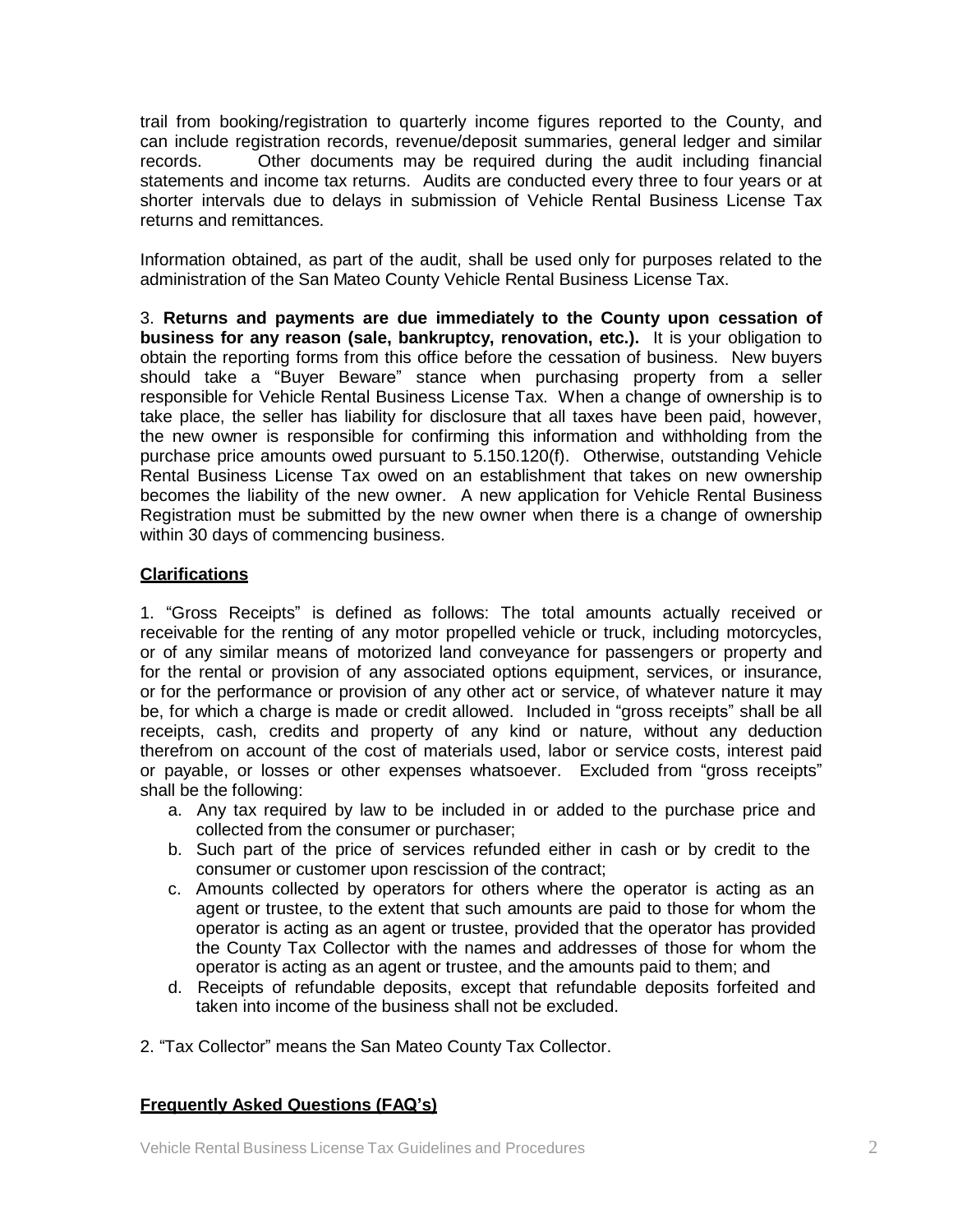### *1) What happens if I'm late in filing my report?*

The Tax Collector may impose shorter reporting periods for any operator not adhering to the reporting schedule. Any operator who is behind in filing Vehicle Rental Business License Tax returns will be subject to an immediate audit, placed on a monthly reporting schedule and may be subject to a Lien for Delinquent Vehicle Rental Business License Tax.

### *4) What is the process if I do not agree with the amount owed as determined by the Tax Collector?*

An operator may appeal to the Tax Collector. At any appeal, the operator has the burden of proving that the Tax Collector's determination is incorrect and producing sufficient evidence to establish the correct tax liability.

The amount determined to be due shall be payable after 15 days. Any operator aggrieved by any decision of the Tax Collector with respect to the amount of the tax imposed by this article, and interest and penalties, if any, may appeal to the Board of Supervisors by filing a notice of appeal with the County Clerk within 15 days of the serving or mailing of the determination by the Tax Collector of the amount of tax due. The Board of Supervisors shall fix a time and place for hearing such appeal, and the Clerk of the Board of Supervisors shall give notice in writing to such operator at his last known place of address. The findings of the Board of Supervisors shall be final and conclusive and shall be served upon the appellant. Any amount found to be due shall be immediately due and payable upon the service of notice.

Outstanding taxes that remain unpaid may lead to the Tax Collector embarking on a process beginning with filing an "Intention to file Lien" up to and including closure of the establishment.

### *5) What happens when a tax lien is filed?*

The Tax Collector is authorized to record a Certificate of Delinquency of Vehicle Rental Business License Tax with the San Mateo County Recorder against any operator who fails to remit taxes, penalties or interest due within stipulated timeframes.

At any time within three (3) years after any operator is delinquent in the payment of any amount herein required to be paid off within (3) years after the last recording of a Certificate of Delinquency of Vehicle Rental Business License Tax pursuant to 5.150.120(b), the Tax Collector may issue a warrant directed to any sheriff, marshal or constable, for the enforcement of the liens and the collection of any tax and penalties required to be paid to the County under this ordinance. The warrant shall have the same effect as a writ of execution, and be executed in the same manner and with the same effect as a levy and sale pursuant to a writ of execution.

In lieu of issuing a warrant, at any time within the three years after a Certificate of Delinquency of Vehicle Rental Business License Tax is recorded, the Tax Collector may collect the delinquent amount by seizing, or causing to be seized, any property, real or personal, of the operator and selling any non-cash or non-negotiable property, or a